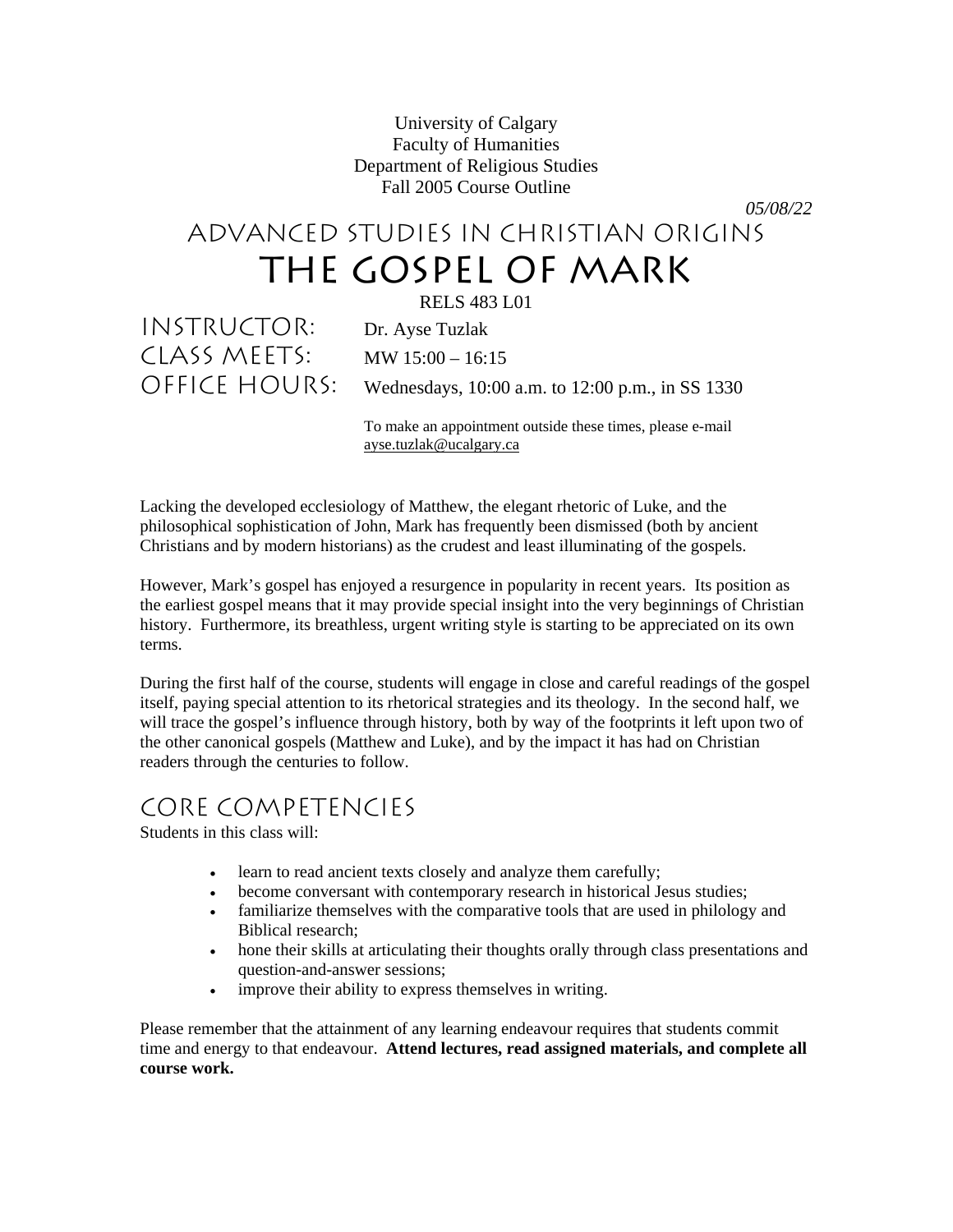# required Texts

 Francis J. Moloney, *Mark: Storyteller, Interpreter, Evangelist*  David Rhoads, Joanna Dewie, and Donald Michie, *Mark as Story*  Robert Stein, *The Synoptic Problem: An Introduction*  Sean P. Kealy, *Mark's Gospel: A History of its Interpretation* 

**N.B.:** *Mark as Story* contains a translation of Mark's gospel. However, you will also need a complete Bible in order to check Old Testament references and synoptic parallels. (I prefer the NRSV translation, but NIV is acceptable if that's all you have.) HarperCollins Study Bibles are available at the bookstore in case you do not already own one. Note that from time to time we will compare the Rhoads translation of Mark with the others, so you will be expected to have both books with you at all times.

## Grading

| 20% | Sept. 26  |
|-----|-----------|
| 10% | Oct. 24   |
| 25% | Nov. 16   |
| 10% | see below |
| 25% | Dec. 19   |
| 10% |           |
|     |           |

At the end of the course, an overall letter grade will be assigned according to the following scheme.

| A+   | $100 - 96$ | $95 - 90$ |    | $89 - 85$  |
|------|------------|-----------|----|------------|
| $B+$ | $84 - 80$  | $79 - 75$ | B- | $74 - 70$  |
|      | $69 - 65$  | $64 - 60$ |    | $59 - 55$  |
| D+   | 54 – 53    | $52 - 50$ |    | 50 or less |

I do not accept late assignments except in the case of *documented* medical or family emergencies. No extra credit work will be offered. All written assignments will be graded with regard to both form and content.

**During the last two weeks of class, you will present a draft of your final project.** I know that oral presentations are scary, but the best place to learn to do them is in a supportive atmosphere with an interested and intelligent audience!

**Your final paper can have anything whatsoever to do with Mark.** You may do a traditional analysis of a theme or a story in the gospel, of course. Or you may choose to compare Mark with other literature (ancient or modern); to explore an aspect of the synoptic problem; to study Mark's appearances in music or visual art over the centuries; to do a semiotic, sociological, archaeological, or some other –otic or –ological analysis of Mark; or anything else that is academically rigorous and relevant to the course.

If you are an artist or a writer and would like to do a final project of a creative nature (a play, a graphic novel, a videotaped performance of the gospel, etc.), please see me. I am open-minded but I want to vet any unusual project BEFORE you begin it.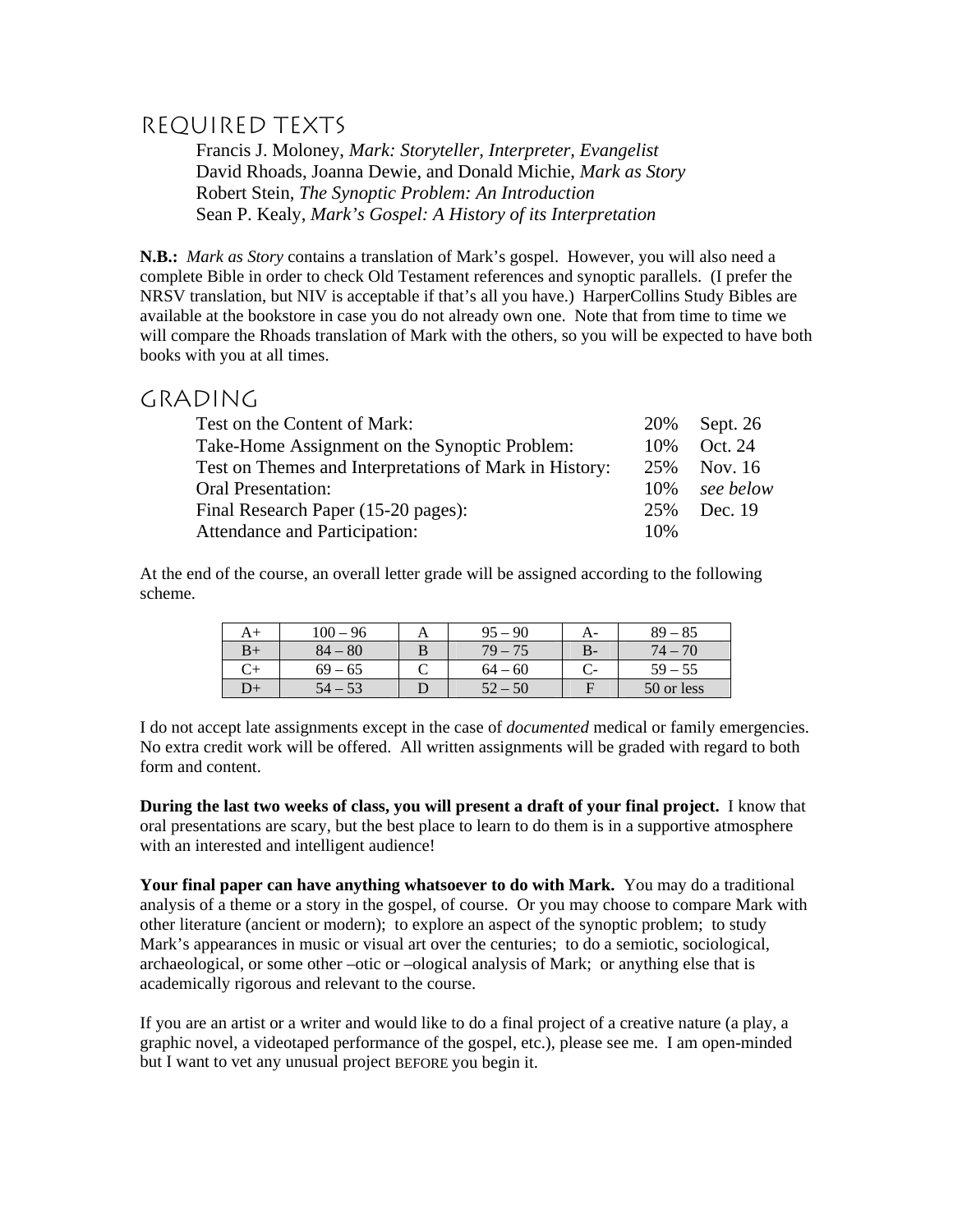#### **Academic Honesty:**

 *Plagiarism is not tolerated at the University of Calgary and has serious consequences. Your essays/presentations must be your own work and inadequate referencing may be seen as plagiarism. Please see the relevant sections on Academic Misconduct in the current University Calendar. If you have questions about correct referencing, please consult your instructor.* 

#### Academic Accommodation:

 If you are a student with a disability who requires academic accommodation and you have not registered with the Disability Resource Centre, please contact their office at 220-8237. Students who have not registered with the Disability Resource Centre are not eligible for formal academic accommodation. Once registered, please discuss any upcoming tests/examinations with the instructor **two weeks** before the scheduled date.

#### Withdrawing from courses:

 Please note the information regarding withdrawals and fee refunds in the Academic Schedule of the current University Calendar.

#### Recording of lectures:

 Recording any part of any lectures in any form must be first approved by the instructor in writing and is for individual private study only. See current Calendar, Tape recording of Lectures.

#### Safewalk Programme:

 "You don't have to walk alone...." Call 220-5333 and a member of the Safewalk Team will walk you to your car, the LRT, or any destination on campus. Safewalk is available to all students, staff and faculty any time of the day or night. Look for the Campus Security Help Phones located throughout the University. Please don't hesitate to call!

#### Gnosis:

 Gnosis is the Religious Studies Student Club. For membership or more information please email: gnosis@ucalgary.ca or visit http://www.ucalgary.ca/~gnosis.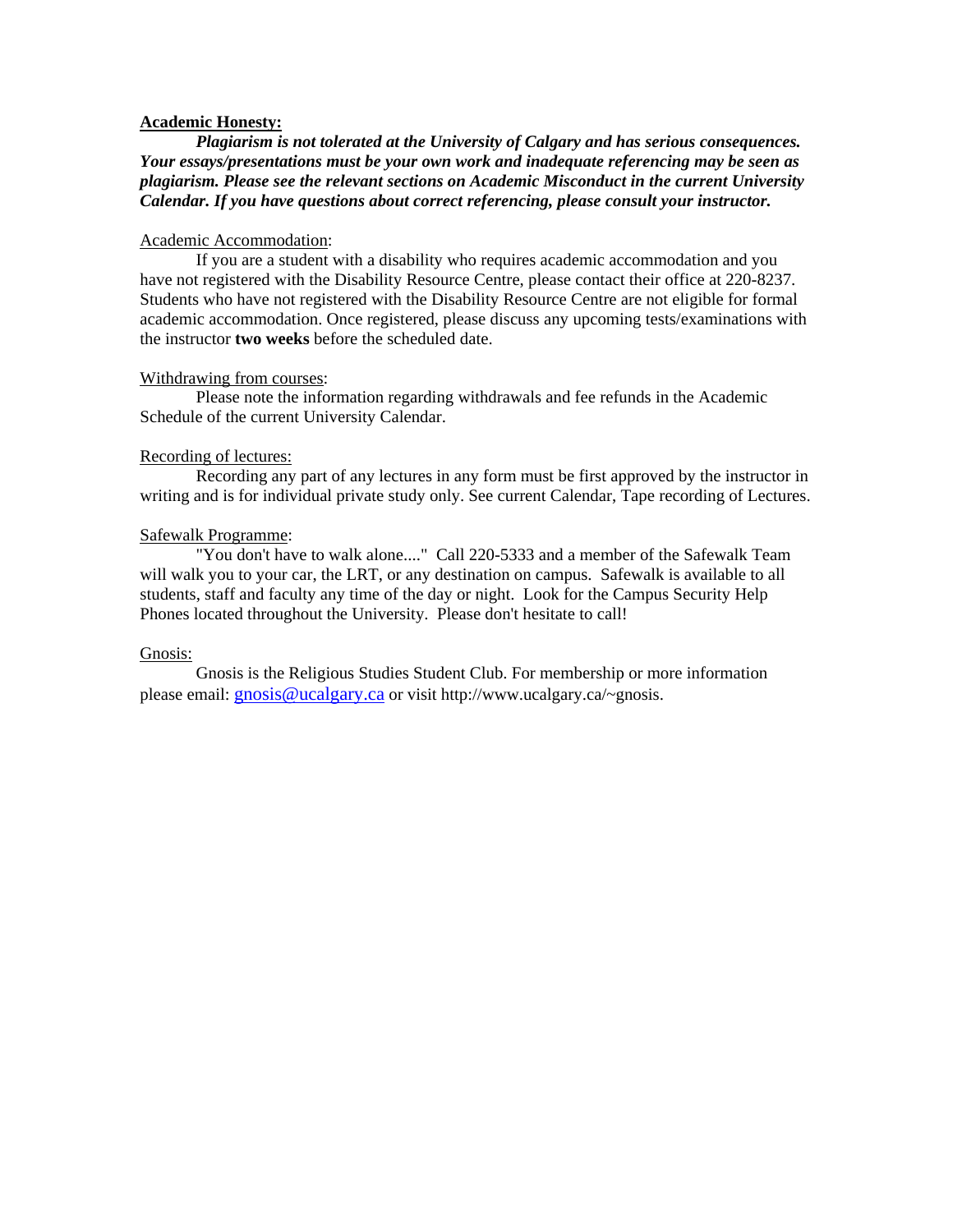# Schedule:

### Part I: content

#### **September 12 – 14: Who wrote the gospel of Mark?**

*Readings:* Kealy, chapter 1

 Start reading Mark. We will be returning to it over and over again over the course of the term. **Be sure to look up every Old Testament reference**, which will be footnoted in any good study Bible. Do *not* look up gospel parallels yet; save that for the Synoptic Problem section in a few weeks.

| September $19 - 21$ : The Plot |                               |
|--------------------------------|-------------------------------|
| Readings:                      | Moloney, chapters 3, 4, and 5 |

**September 26: TEST ON THE CONTENT OF MARK**

### Part II: themes

| September 28:  | <b>Conflict</b>                      |
|----------------|--------------------------------------|
| Readings:      | Rhoads, chapter 4                    |
| October 3 – 5: | <b>Character</b>                     |
| Readings:      | Rhoads, chapter 5, 6, and Conclusion |
| October 10:    | (No classes. Happy Thanksgiving!)    |
| October 12:    | <b>Kingdom and Christ</b>            |
| Readings:      | Moloney, chapter 6                   |

**October 17 – 19: Community**  *Readings:* Moloney, chapter 7

Stein, chapter 6

### part III: influence

#### **October 24: Take-Home Assignment Due!**

*Follow the instructions on pp. 29-30 of the Stein book, and hand in your marked-up photocopies of exercises 1.1, 1.2, and 1.3 at the beginning of class.* 

| October $24 - 26$ :  | <b>Mark's First Readers: Matthew and Luke</b>                       |
|----------------------|---------------------------------------------------------------------|
| Readings:            | Stein, chapters 1 and 2                                             |
| Oct. $31 - Nov. 2$ : | Mark's Readers from the Middle Ages to the 19 <sup>th</sup> Century |
| Readings:            | Kealy, chapters 2 and 3                                             |
| November $7-9$ :     | <b>Source Criticism</b>                                             |
| Readings:            | Kealy, chapter 4                                                    |